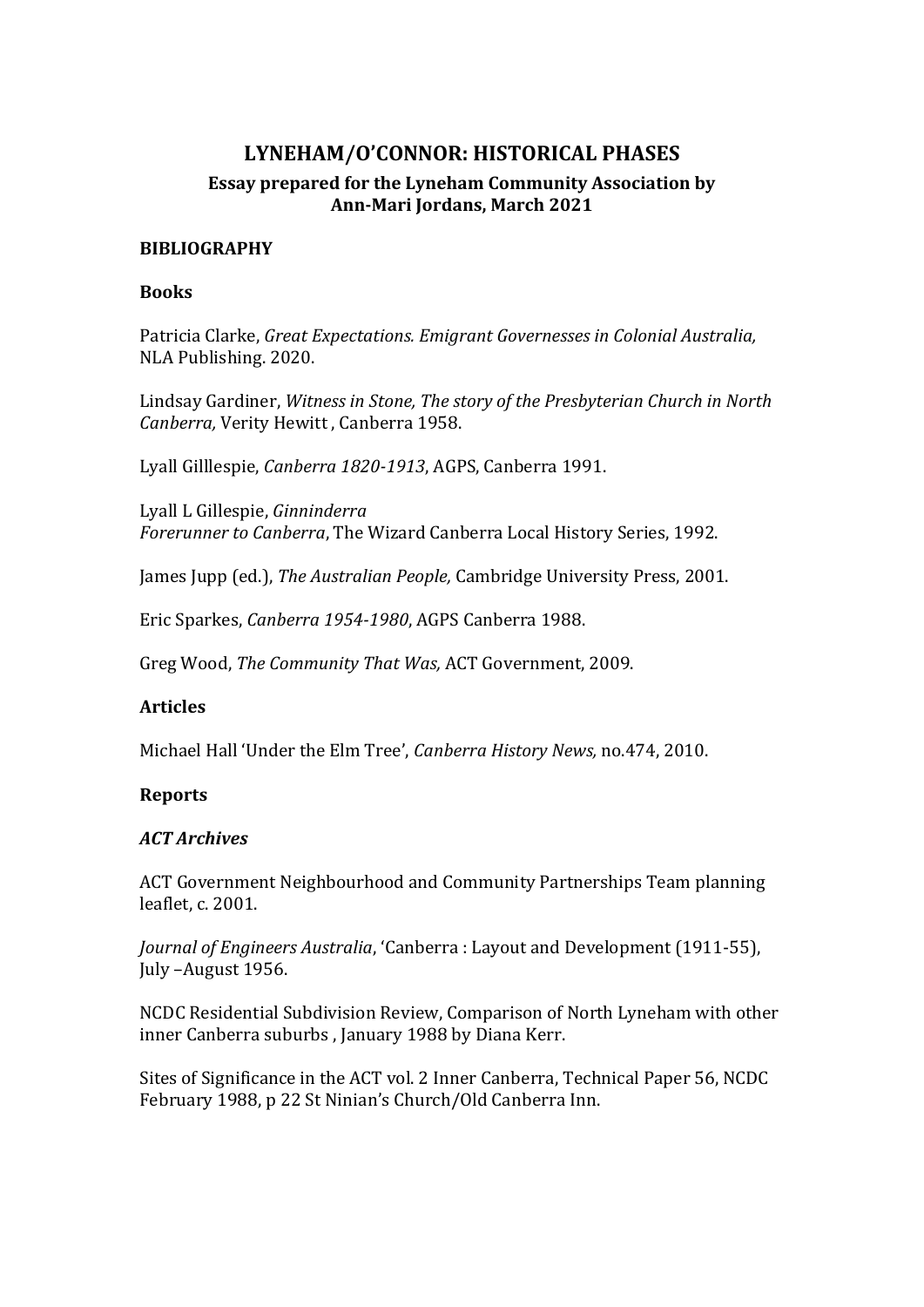*ACT Heritage, Environment | Environment, Planning and Sustainable Development Directorate | ACT Government*

Canberra Tracks Signs: 'From Slab Building to Stone Church'. 'Old Weetangera Cemetery', '13th Canberra Scout Hall'

Australian Capital Territory, Heritage (Decision about Registration for St Ninian's Church – nineteenth century elements), Lyneham, notice 2011.

ACT Heritage Council. Entry to the ACT Heritage Register *Heritage Act 2004,* 20130. Aboriginal Places –Bruce and O'Connor Ridges.

### *Canberra and District Historical Society Library*

ACT Administration, Office of City Management, Central Heritage Study, 23.3. 1988, ACT Heritage Council

ACT Heritage Council; Background Information, Gungahleen School, Lyneham.

*Canberra Times,* 14 December 2000, letter to the Editor by Dick Jenkins who had been involved in the demolition of Fern Hill.

Correspondence, Department of Territories to the CDHS 3 December 1984, thanking it for biographical and historical information for Lyneham street names.

Correspondence NCDC to the CDHS, 27August1987, 31December 1987.

Note submitted by the Canberra and District Historical Society to the NCDC re cottages in North Lyneham 11 July 1989.

NCDC Draft Proposal for public comment. Lyneham Section 48, Block 29 (submissions due 17 July 1988)

Note submitted by the Canberra and District Historical Society to the NCDC , 11 July 1989 re cottages in North Lyneham.

Lyneham Section map 208-606. Draft Development Plan.

#### **Newspapers**

*Canberra Times* (various dates).

*The Chronicle,* 9 November 2001. (CDHS Library).

#### **Electronic sources**

Aboriginal Places –Bruce and O'Connor Ridges. Navin Officer Heritage Consultants,<https://www.nohc.com.au/team/>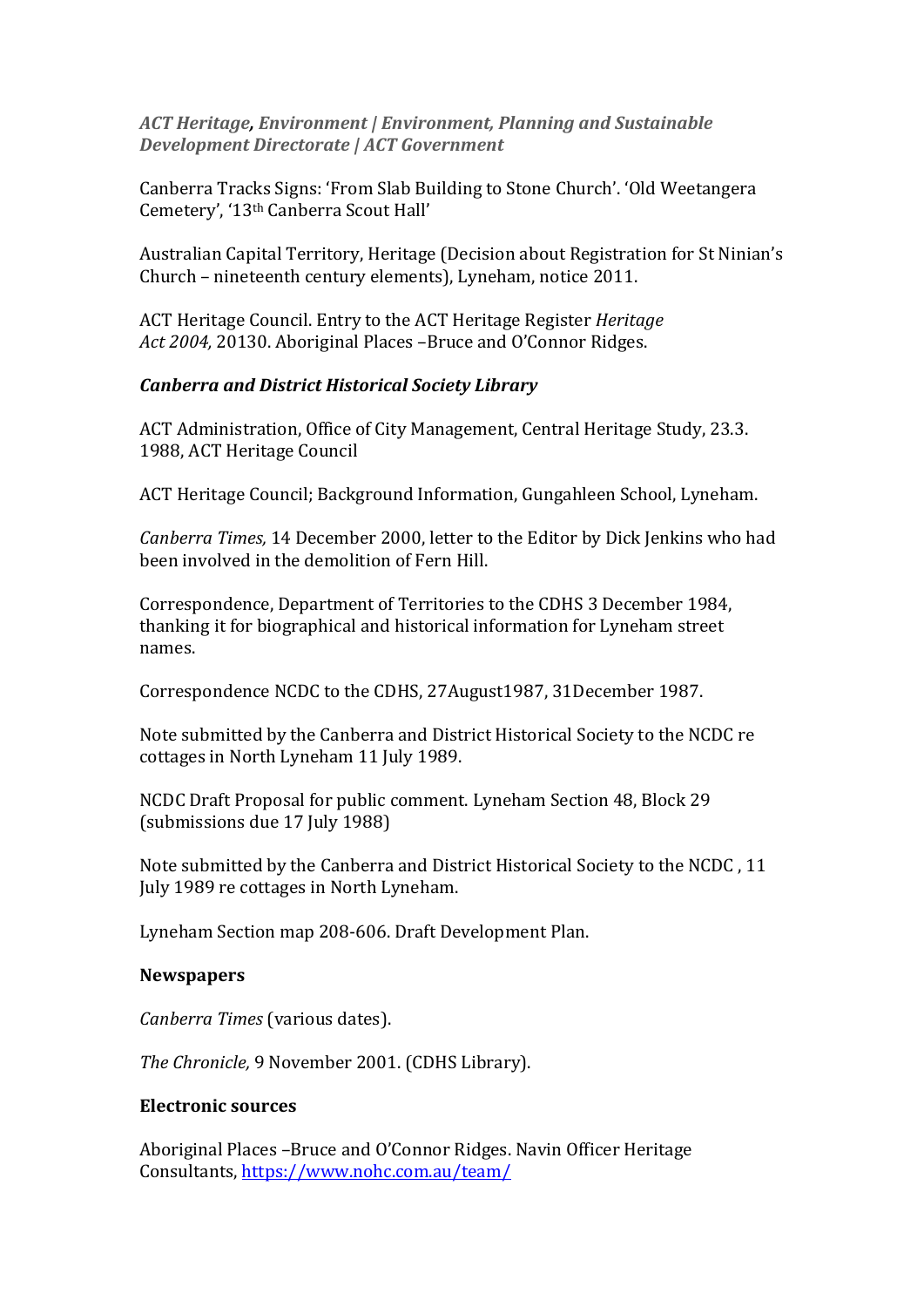ACT Government, https://www.archives.act.gov.au/repatandrabbits https://www.google.com/search?client=firefox-bd&q=Sullivans+crrk+lynham+canal

ACT Heritage, Background information, Northbourne Housing Precinct, representative sample, November 2015. https://www.environment.act.gov.au/\_\_data/assets/pdf\_file/0007/798901/Northbourne -Housing-Precinct-Representative-Sample-Background-Information-November-2015.pdf

Brindabella Christian College: https://en.wikipedia.org/wiki/Brindabella\_Christian\_College.

Mark Butz, The Canberry Ranges, Black Hill, Black Mountain, 'the Golden Hill' and beyond, Black Mountain Symposium 2018 Background Paper No. 19.http://www.friendsofblackmountain.org.au/SymposiumPapers

Department of the Environment, Climate Change, Energy and Water, 1429\_Dickson\_Lyneham\_Wetlands\_A3(2).pdf

Fern Hill demolition

http://www.canberrahistory.org.au/detail.asp?rID=15543&searchstring=fern%20hill&search by=&orderby=titlesubtitle&numPP=10&startAt=0&pictures=no http://www.canberrahistory.org.au/detail.asp?rID=15544&searchstring=fern%20hill&search by=&orderby=titlesubtitle&numPP=10&startAt=0&pictures=no

Government regulation of schools 19th Century: : https://penrithhistory.com/education/history-of-education-st-marys-19thcentury/education-in-nsw-in-the-19th-century/

James Gabbett, death notice http://members.webone.com.au/~sgrieves/deaths\_yass\_courier.htm

Legislative Assembly for the Australian Capital Territory, 'The road to selfgovernment', https://www.parliament.act.gov.au/visit-andlearn/resources/factsheets/the-road-to-self-government

Lithuanian Association Embroidery:

https://artsandculture.google.com/asset/embroidery/EwEHLYF5rXaZCg Rimas Keraitis, https://artsandculture.google.com/asset/embroidery/EwEHLYF5rXaZCg

Lyneham Commons: https://lynehamcommons.wordpress.com/; https://lynehamcommonsproject.wordpress.com/about/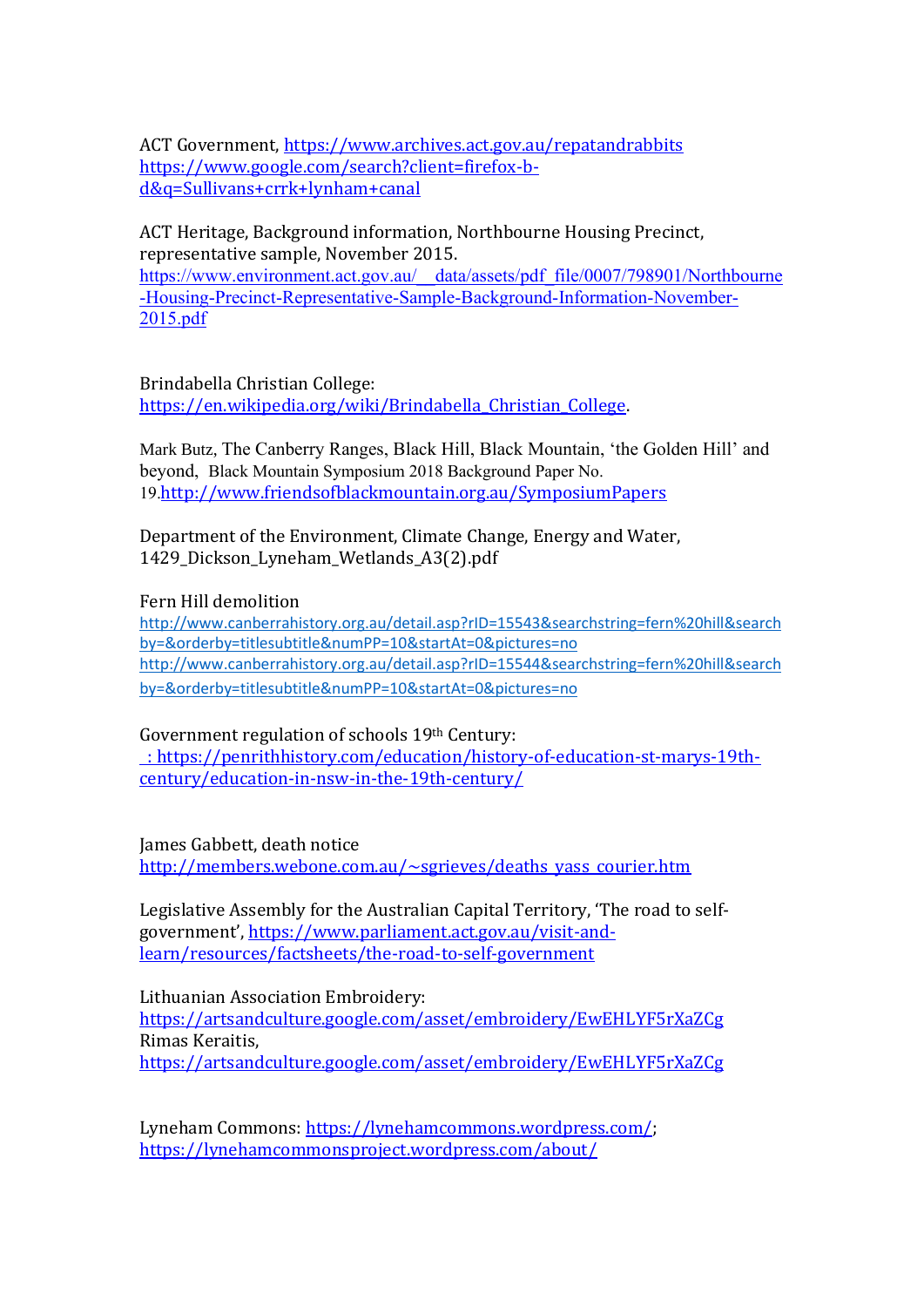Lyneham High School. http://www.lynehamhs.act.edu.au/our\_community/school\_memories

Lyneham Primary School: file:///Users/annmarijordens/Desktop/Our%20History%20-%20Lyneham%20Primary.html

MacKillop House: 12 June update, http://mackillophouse.org.au/ https://www.canberratimes.com.au/story/6775153/new-home-to-open-forhomeless-women/

Holly Tregenza https://www.abc.net.au/news/2020-06-12/ ;mackillop-houseconvent-now-covid-19-shelter-for-women/12346510

Murrumbung Ranger program: https://www.environment.act.gov.au/ACTparks-conservation/healthy-country/murumbung-ranger-progam

O'Connor Ridge ACT Government Environment, Planning and Sustainable Development Directorate - Environment: Environment. file:///Users/annmarijordens/Documents/ACT%20Heritage%202020/lyneham%20project/O'Co nnor%20Ridge%20Nature%20Reserve%20- %20Environment,%20Planning%20and%20Sustainable%20Development%20D irectorate%20-%20Environment.html

Old Canberra Inn: Auction notice June 1887; https://en.wikipedia.org/wiki/Old\_Canberra\_Inn#/media/File:Sale notice\_Canberra\_Inn\_1887.jpg https://en.wikipedia.org/wiki/Old\_Canberra\_Inn;

Tilly Devine's Café: Pauli Higgison, Australian Women's Register, entry by Roslyn Russell, http://www.womenaustralia.info Tilly Devine's café: file:///Users/annmarijordens/Desktop/History%20%E2%80%94%20Tilley's%20Devine%20Caf e%CC%*81%20Gallery.html*

Saint Volodymyr's Ukrainian Catholic Church: https://en.wikipedia.org/wiki/Ukrainian\_Australians

Sakayamuni Buddhist Cantre and Van Hanh Monastery: https://visitcanberra.com.au/attractions/56b23b18d270154b4553beb1/sakya muni-buddhist-centre-van-hanh-monastery

Sullivans Creek: https://www.google.com/search?client=firefox-bd&q=Sullivans+crrk+lynham+canal

Wat Dhammadharo Thai Buddhist Temple: https://charinyaskitchen.com/2019/04/06/wat-dhammadharo/

**Personal communications**